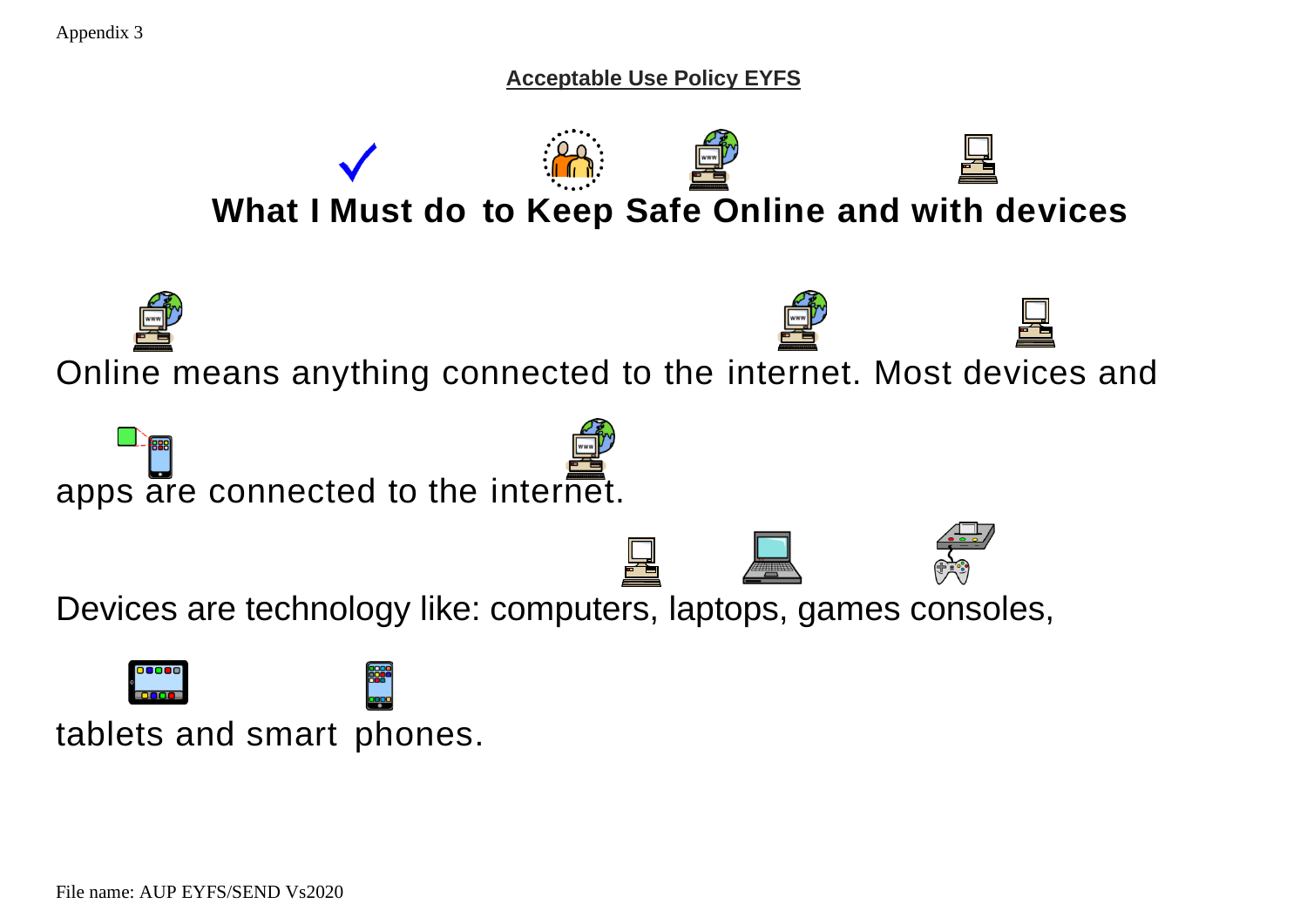Appendix 3





I will ask a trusted adult before I use new websites, games or apps.



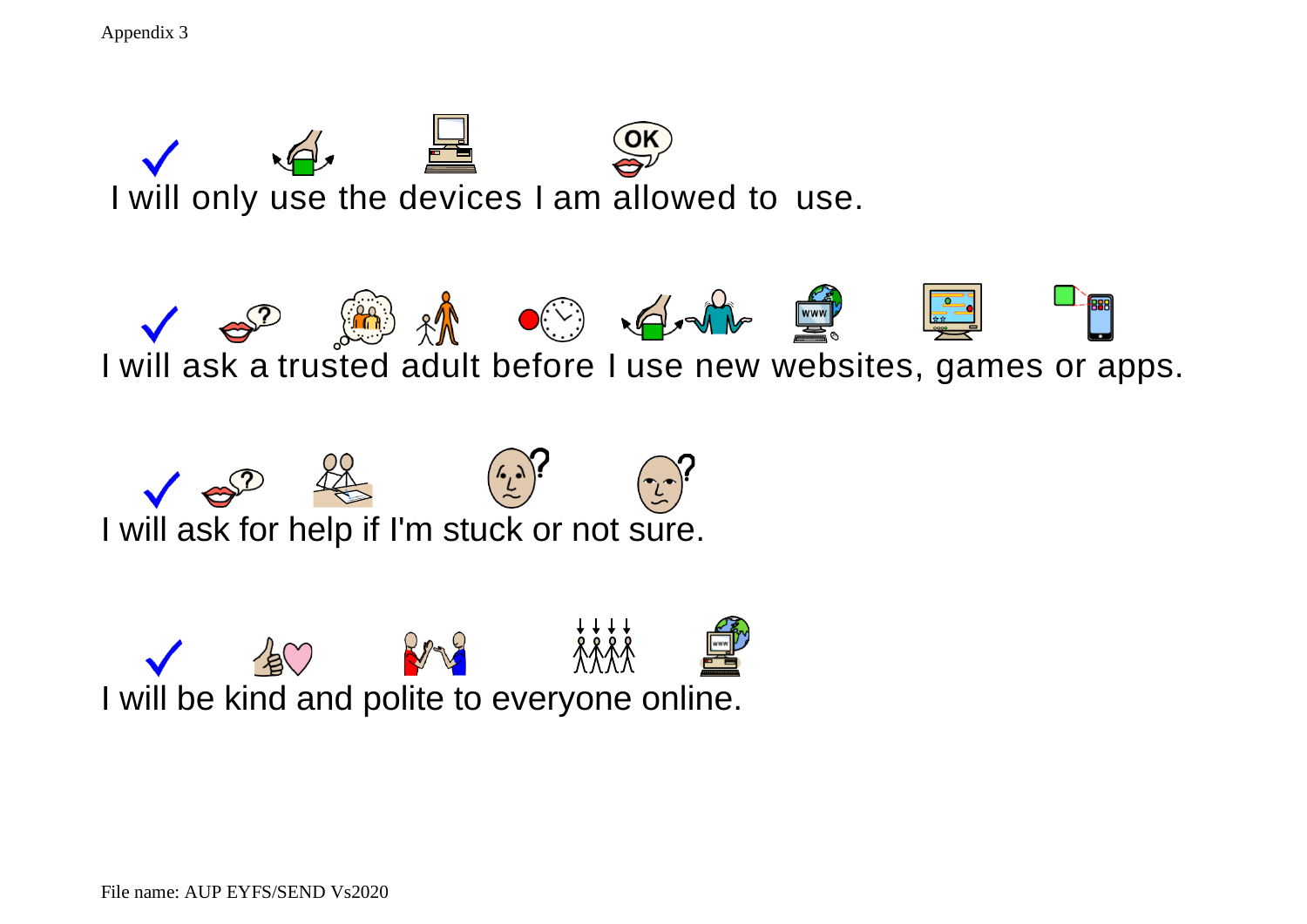Appendix 3





I will tell a trusted adult if I feel sad, angry or embarrassed when I am using a device.



File name: AUP EYFS/SEND Vs2020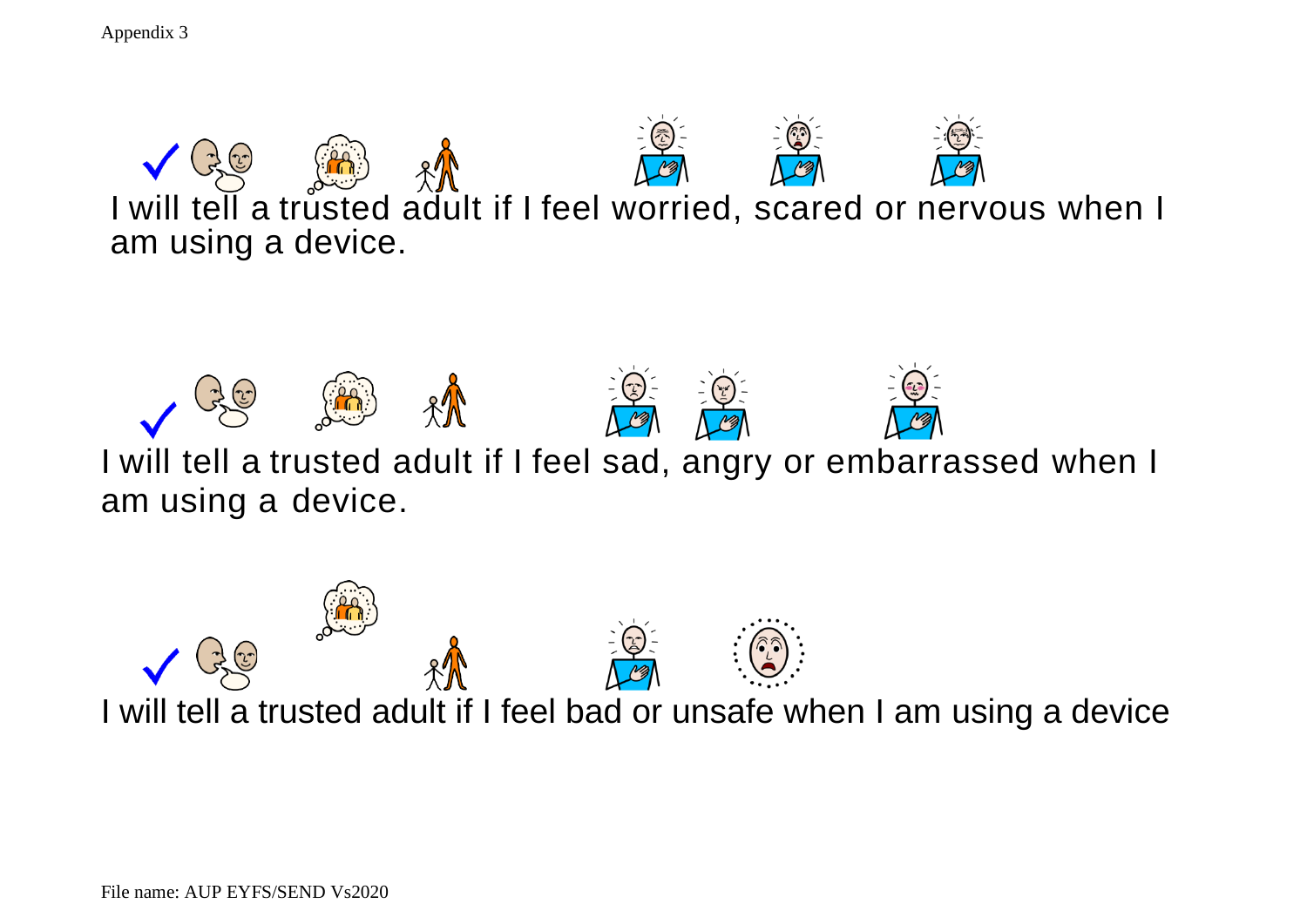Appendix 3









File name: AUP EYFS/SEND Vs2020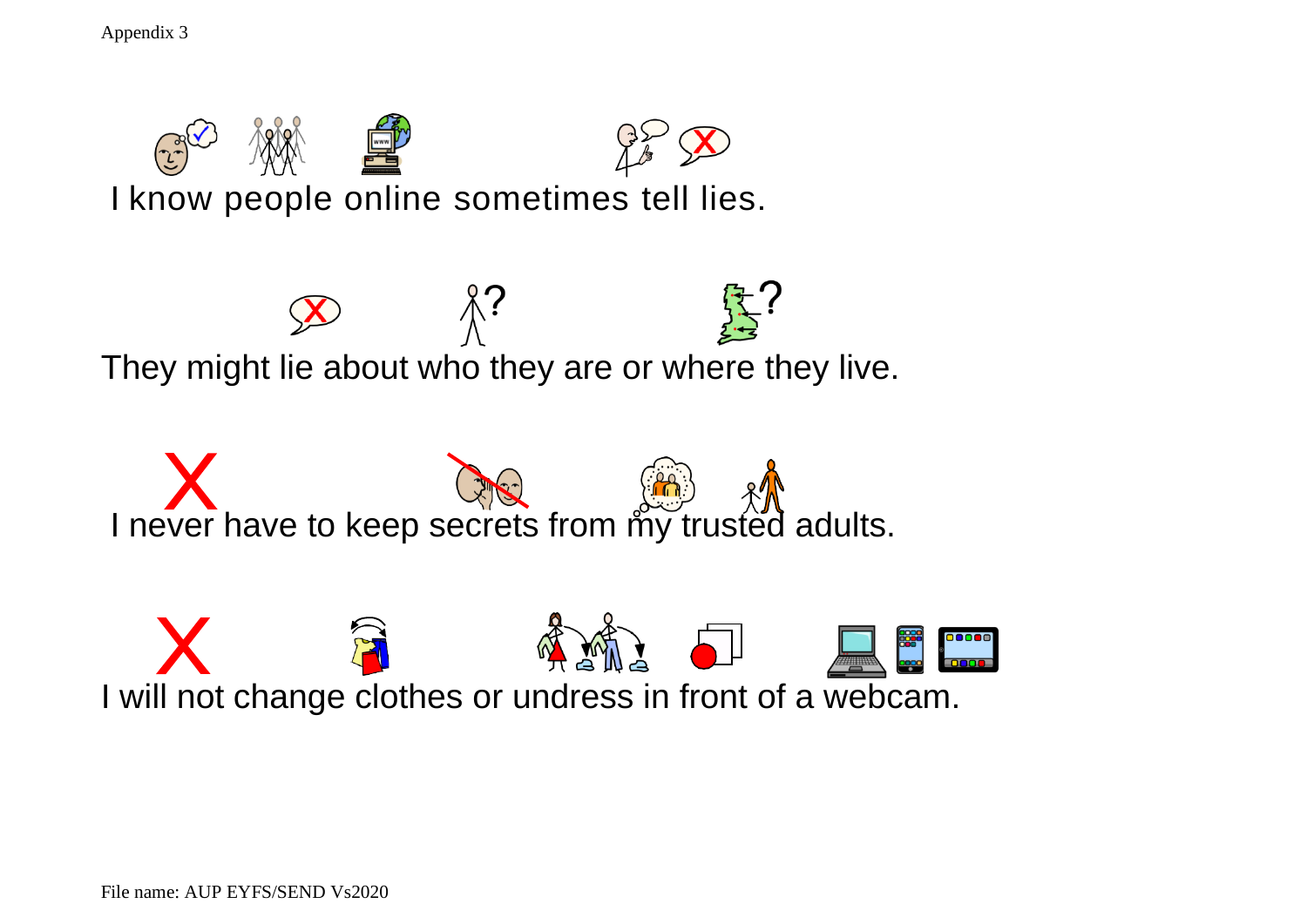```
Appendix 3
```